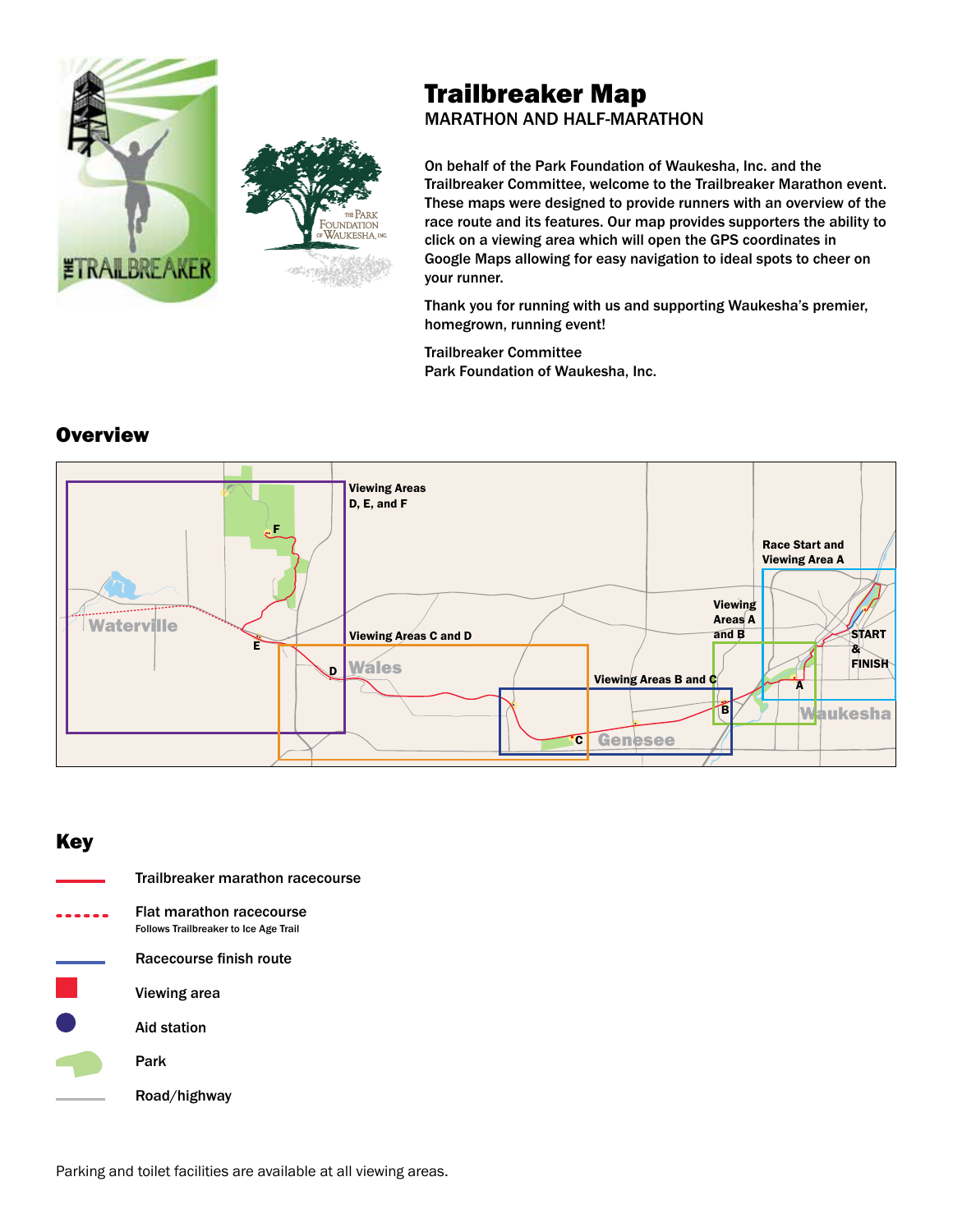# Race Start and Viewing Area A



Parking and toilet facilities are available at all viewing areas.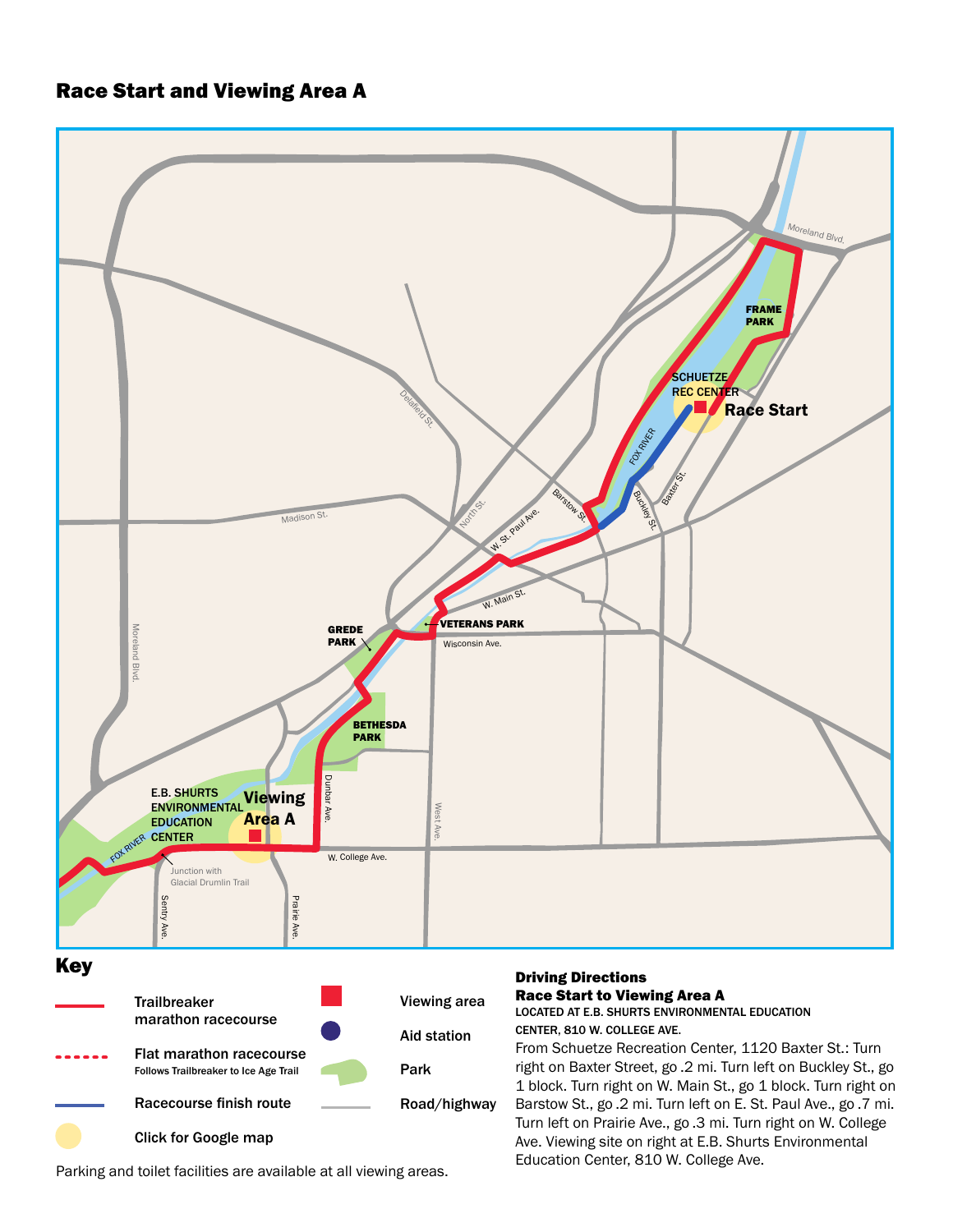## Viewing Areas A and B



## Key



#### Driving Directions Race Start to Viewing Area B

LOCATED AT MACARTHUR RD. AND GLACIAL DRUMLIN TRAILHEAD From Schuetze Recreation Center, 1120 Baxter St.: Turn right on Baxter Street, go .2 mi. Turn left on Buckley St., go 1 block. Turn right on W. Main St., go 1 block. Turn right on Barstow St., go .2 mi. Turn left on E. St. Paul Ave., go 1.7 mi. Turn right on MacArthur Rd., go .2 mi. west to Glacial Drumlin Trailhead.

#### Aid Station Locations

1. MACARTHUR RD. AND GLACIAL DRUMLIN TRAILHEAD

- 2. MERRILL HILLS ROAD AND GLACIAL DRUMLIN TRAIL
- 3. HIGHWAY DT AND GLACIAL DRUMLIN TRAIL

4. ELLA'S SPORTS PUB, W325 S1767 MICKLE RD., GENESEE, WI

5A. OBSERVATION TOWER AT LAPHAM PEAK STATE PARK

5B. WATERVILLE ROAD AND GLACIAL DRUMLIN TRAIL

PLEASE NOTE: Aid Stations 2 and 3 are not conducive to safe viewing.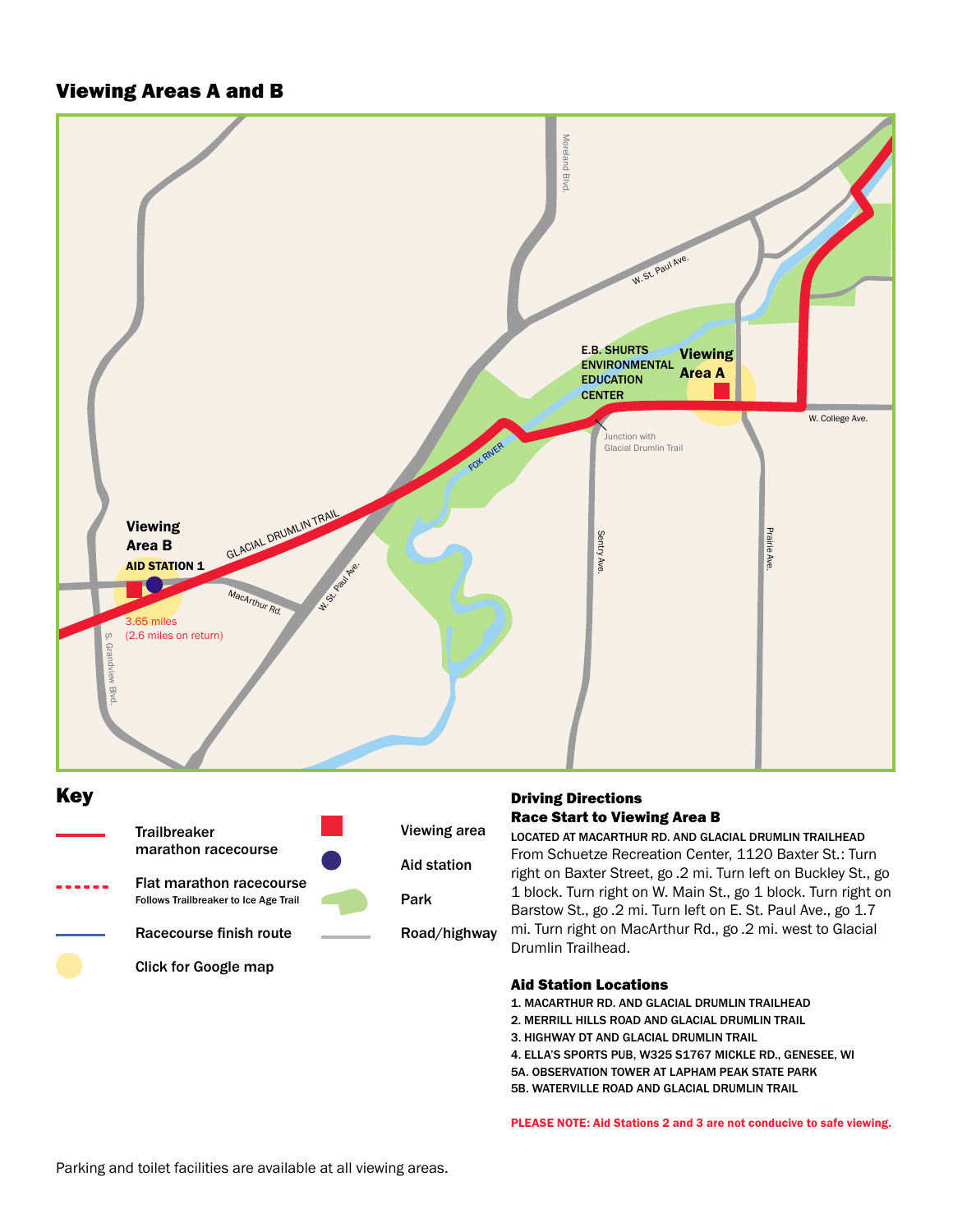# Viewing Areas B and C



# Viewing Areas C and D



Key



## Driving Directions Race Start to Viewing Area C

LOCATED AT SUNSET PARK, S30 W28452 HIGHWAY DE, TOWN OF GENESEE

From Schuetze Recreation Center, 1120 Baxter St.: Turn right on Baxter Street, go .2 mi. Turn left on Buckley St., go 1 block. Turn right on W. Main St., go 1 block. Turn right on Barstow St., go .2 mi. Turn left on E. St. Paul Ave., go 2.4 mi. Turn right on W. Sunset Dr./Hwy. DE, go 2.1 mi. Turn right into Sunset Park. Viewing access is at rear of park, north of shelter, along tree line.

### Driving Directions Race Start to Viewing Area D

From Schuetze Recreation Center, 1120 Baxter St.: Turn right on Baxter Street, go .2 mi. Turn left on Buckley St., go 1 block. Turn right on W. Main St., go 1 block. Turn right LOCATED IN THE VILLAGE OF WALES AT THE GLACIAL DRUMLIN REST AREA on Barstow St., go .2 mi. Turn left on E. St. Paul Ave., go 2.4 mi. Turn right on W. Sunset Dr./Hwy. DE, go 5.8 mi. Turn right on Hwy. 83, go 1.2 mi. Turn right on Main Street, go .2 mi. Turn right on James Street, go .3 mi. Park/rest area will be on your left.

Parking and toilet facilities are available at all viewing areas.